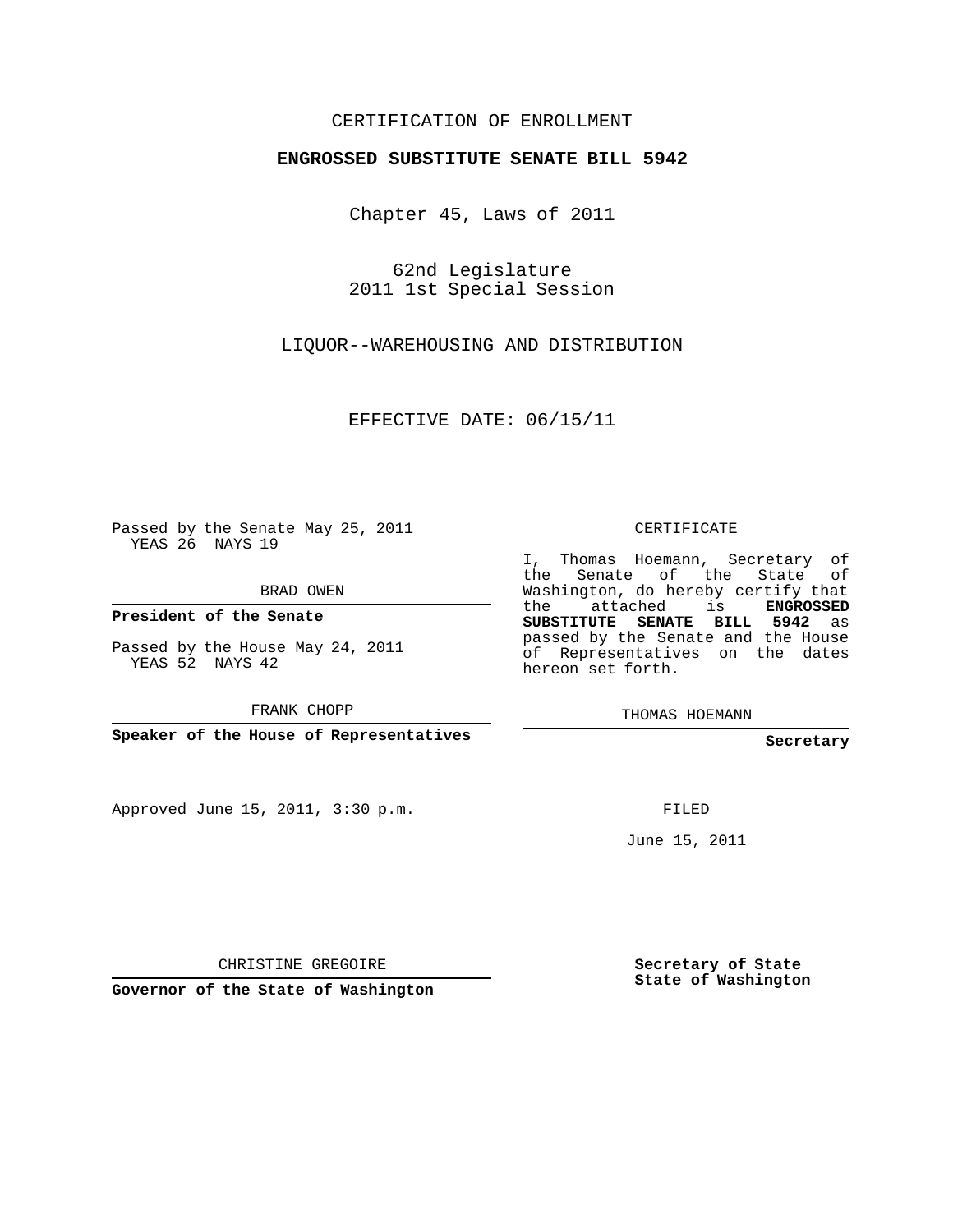## **ENGROSSED SUBSTITUTE SENATE BILL 5942** \_\_\_\_\_\_\_\_\_\_\_\_\_\_\_\_\_\_\_\_\_\_\_\_\_\_\_\_\_\_\_\_\_\_\_\_\_\_\_\_\_\_\_\_\_

\_\_\_\_\_\_\_\_\_\_\_\_\_\_\_\_\_\_\_\_\_\_\_\_\_\_\_\_\_\_\_\_\_\_\_\_\_\_\_\_\_\_\_\_\_

AS AMENDED BY THE HOUSE

Passed Legislature - 2011 1st Special Session

**State of Washington 62nd Legislature 2011 1st Special Session**

**By** Senate Ways & Means (originally sponsored by Senators Hewitt and Zarelli)

READ FIRST TIME 05/19/11.

 AN ACT Relating to the warehousing and distribution of liquor, including the lease and modernization of the state's liquor warehousing and distribution facilities; amending RCW 66.08.050 and 66.08.070; adding a new chapter to Title 66 RCW; and declaring an emergency.

BE IT ENACTED BY THE LEGISLATURE OF THE STATE OF WASHINGTON:

 NEW SECTION. **Sec. 1.** FINDINGS. The legislature finds that it is in the public interest to seek revenue opportunities through leasing and modernizing the state's liquor warehousing and distribution facilities and related operations. The legislature finds that it is also in the public interest to conduct a competitive process to select a private sector lessee for this purpose. Nothing in this act is intended to affect the private distribution or sale of beer or wine, the operation by the state of state liquor stores, or the authority of the Washington state liquor control board to oversee, manage, and enforce state liquor sales.

 NEW SECTION. **Sec. 2.** COMPETITIVE PROCUREMENT. (1) Within one hundred twenty days after the effective date of this section, the office of financial management, in consultation with the Washington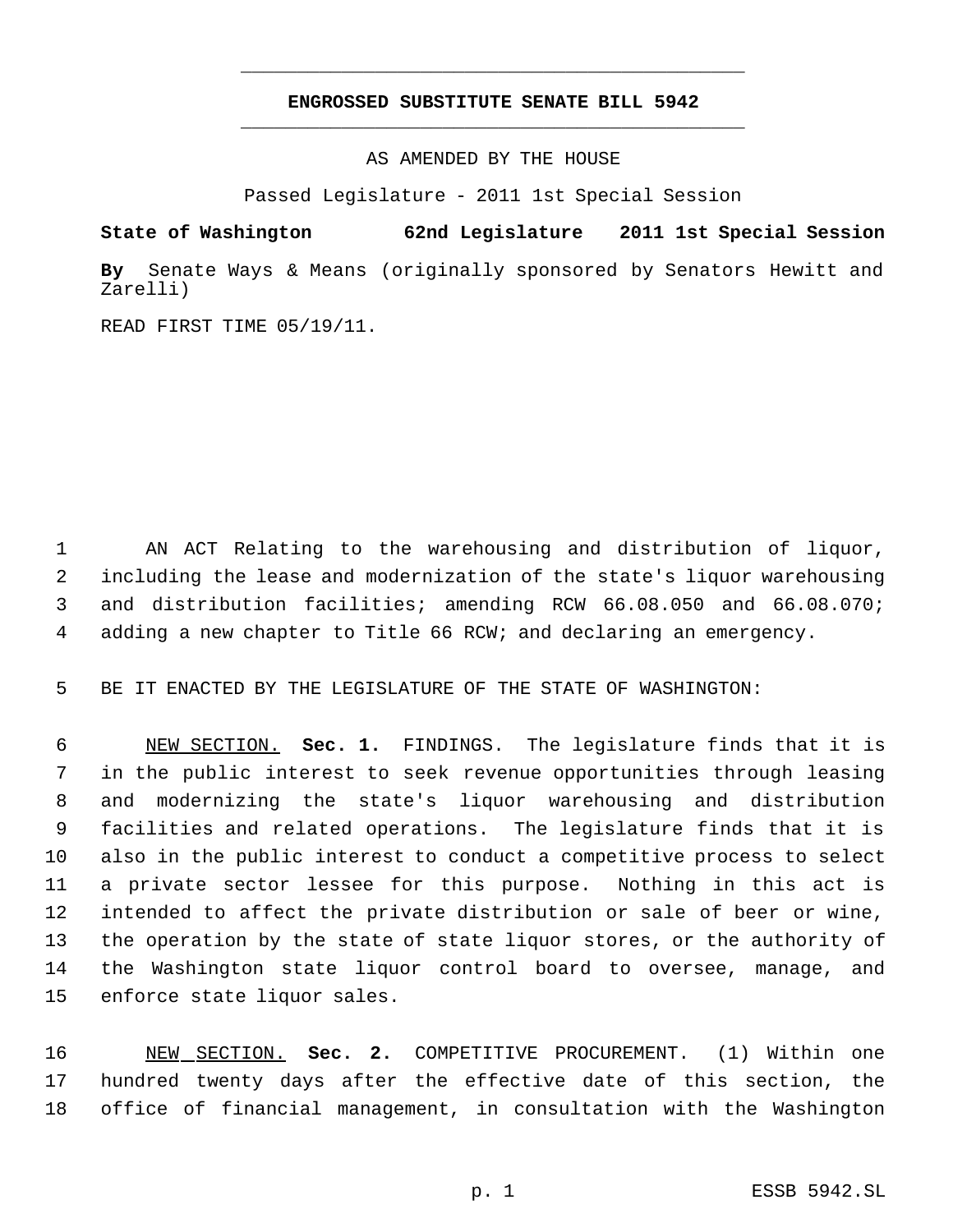state liquor control board and the liquor distribution advisory committee, must establish and conduct a competitive process for the selection of a private sector entity to lease and modernize the state's liquor warehousing and distribution facilities and related operations. The competitive process must assume that the Washington state liquor control board retains its existing exclusive retail spirits sales business, be designed to encourage the participation of private sector entities with previous wholesale distribution experience with a public partner excluding licensees engaged in the manufacture of liquor or the retail sale of liquor in the state, and be designed to encourage competition among such entities.

 (2)(a) To implement the competitive process required under subsection (1) of this section, the office of financial management must, after consultation with the Washington state liquor control board and the liquor distribution advisory committee, request proposals for:

 (i) The lease of or other contract for the entire state liquor warehousing and distribution business, including the facilities, operations, and other assets associated with the warehousing of liquor 19 and the distribution of liquor; and

 (ii) The exclusive right to warehouse spirits and to distribute spirits in the state.

(b) The request for proposals must include without limitation:

 (i) A requirement that proposals demonstrate to the satisfaction of the office of financial management relevant previous experience as well 25 as the financial capacity to perform obligations under the contract;

 (ii) A requirement that proposals demonstrate, to the satisfaction of the office of financial management, a net positive financial benefit to the state and local government over the term of the proposed lease or contract taking into account: An initial up-front payment to the state during the 2011-2013 biennium; proposed profit sharing payments to the state; projected business and occupation and liquor tax revenues; and changes to retail profits generated as a result of the lease or contract. The office of financial management, in consultation with the liquor distribution advisory committee and interested stakeholders, must develop a definition and criteria on how to determine "positive financial benefit to the state and local government";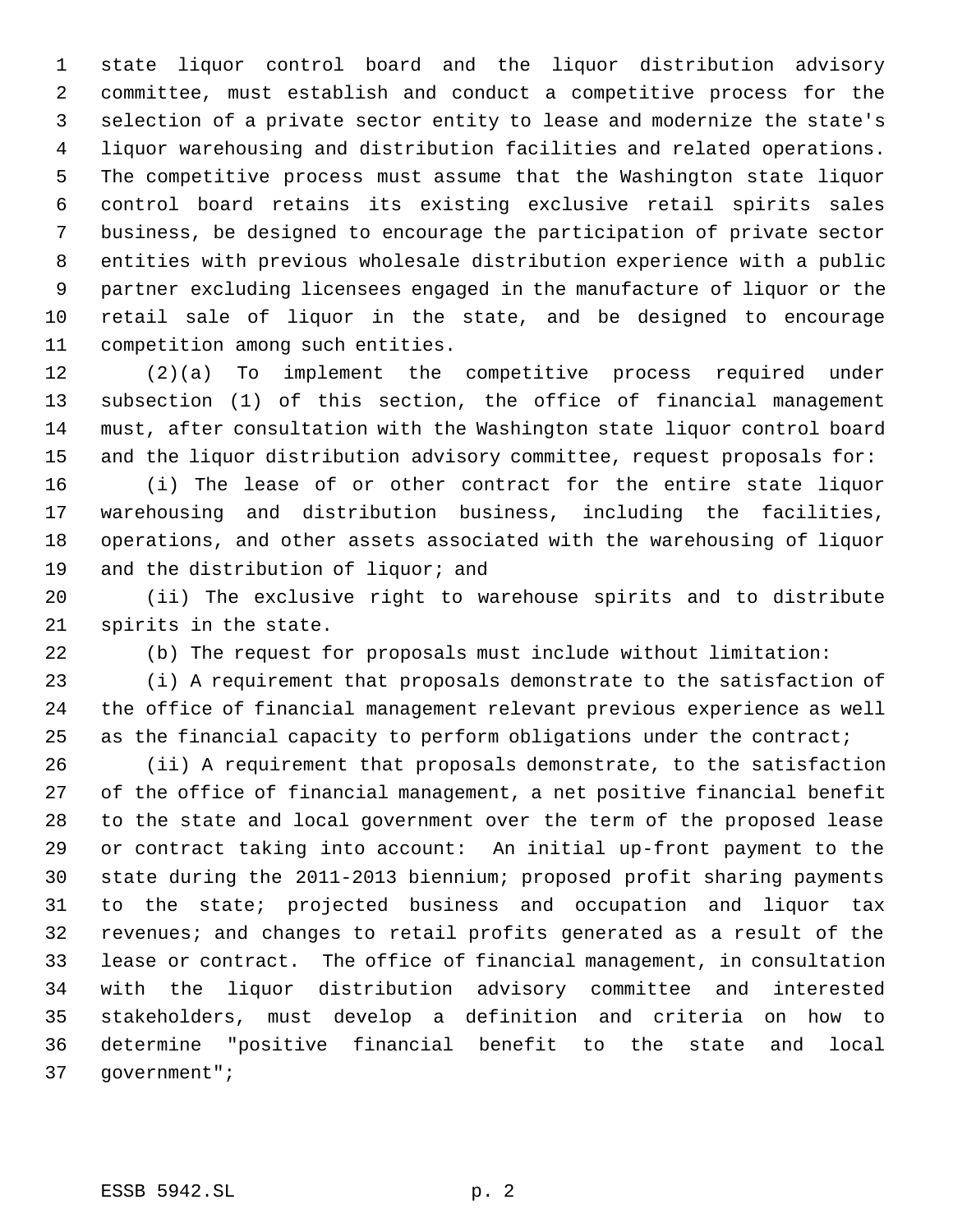(iii) A requirement that the prevailing proponent deposit into an escrow account, within fifteen business days after the announcement of selection of that proposal and definitive resolution of any appeals to such selection, the full amount of the initial up-front payment offered in the proponent's response to the request for proposals, pending and subject to successful negotiation of a mutually acceptable lease or other contract;

 (iv) A requirement that proposals include a quantified commitment to invest in capital improvements to warehousing and distribution facilities and a mechanism to ensure that such investments are timely made, consistent with requirements in a mutually acceptable lease or contract;

 (v) A requirement that proposals include a commitment to assume responsibility for the costs associated with the operation of liquor warehousing and distribution;

 (vi) A requirement that proposals demonstrate to the satisfaction of the office of financial management a commitment to improved distribution including without limitation logistics and delivery improvements to improve margins, ensure regularity of deliveries to state or contract liquor stores to reduce out-of-stock problems, improve service to stores located in geographically remote areas of the state, expand liquor selection, provide for bottle rather than minimum case purchasing and stocking of state or contract liquor stores, if practicable, and enable electronic funds transfer of payments;

 (vii) A requirement that proposals include a commitment to offer employment to the state employees currently in positions relating to the wholesale distribution of liquor and to recognize and bargain with any existing bargaining representative of such employees with respect to terms and conditions of employment;

 (viii) A requirement that the variety of brands and types of liquor available to licensees, contract liquor stores, and state liquor stores must be equal to or greater than what is being distributed by the Washington state liquor control board; and

(ix) Measurable standards for the performance of the contract.

 (c) Prior to conducting the competitive process outlined in this section, the request for proposals developed by the office of financial management must be reviewed by the house and senate fiscal committees. Opportunity for public comment regarding the request for proposal must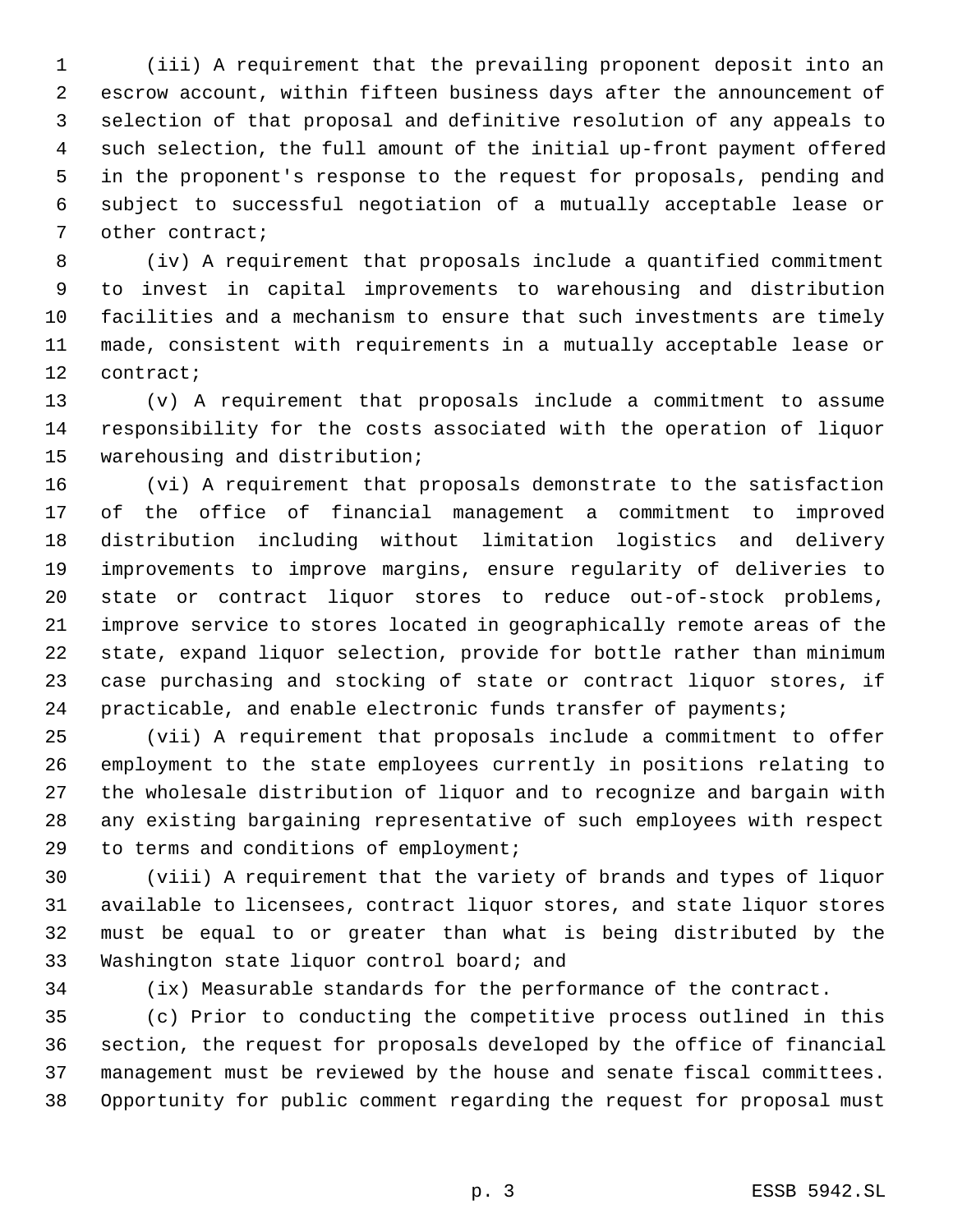be provided. The review must be completed within fourteen days of the office of financial management providing the request for proposals to the house and senate fiscal committees.

 (d) The office of financial management must publicly disclose an analysis of the fiscal impacts to state and local government of each of the offers in the procurement process.

 (e) After consultation with the Washington state liquor control board, local government, and the liquor distribution advisory committee, the office of financial management is authorized to recommend to the Washington state liquor control board the proposal that in the determination of the office of financial management best meets the criteria required under this subsection (2), in the best interests of the state. If, in the determination of the office of financial management, there is no proposal that meets the best interest of the state, the office of financial management must notify the Washington state liquor control board to not accept any of the proposals.

 (3) Any challenge to or protest of the recommendation of the office of financial management and the acceptance by the liquor control board of the recommended proposal must be filed by a respondent that submitted a proposal with the office of financial management within five days after such recommendation and acceptance. The grounds for such challenge or protest are limited to claims that the recommendation and acceptance were arbitrary and capricious. The office of financial management must, within five days, render its decision on the protest. The respondent that filed the protest may, within five days after such decision, appeal to the superior court of Thurston county by petition setting forth objections to the decision. A copy of the petition on appeal together with a notice that an appeal has been taken must be served upon the secretary of state, the attorney general, the office of financial management, the liquor control board, and the respondent that submitted the recommended and accepted proposal. The court must accord first priority to examining the objections, may hear arguments, and must, within ten days, render its decision. The decision of the superior court is final.

 NEW SECTION. **Sec. 3.** CONTRACT. (1) Within sixty days after the recommendation of a proposal under section 2 of this act, the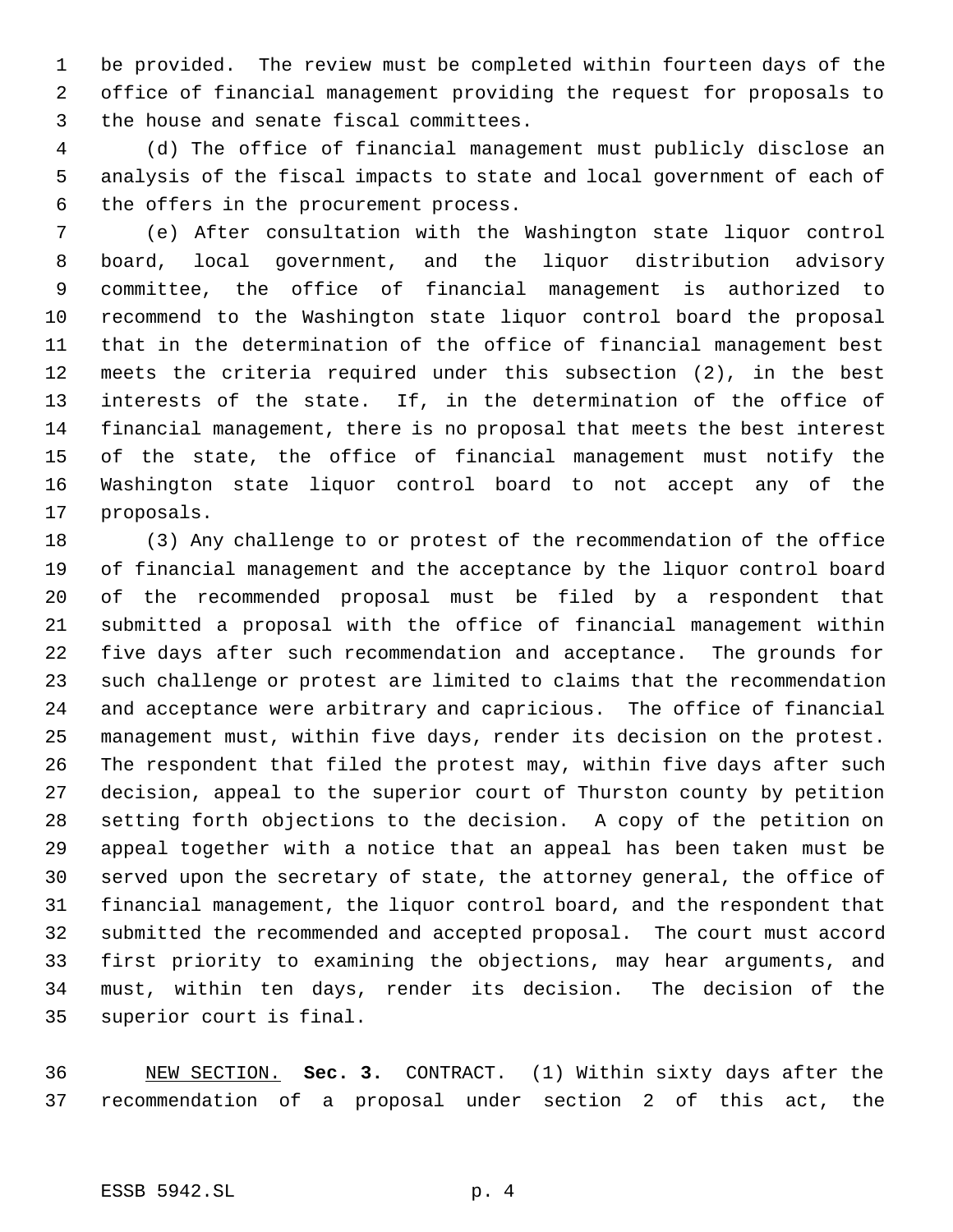Washington state liquor control board may accept that proposal and enter into a long-term contract with that entity for the lease of the business, facilities, and assets associated with the warehousing and distribution of liquor in the state. The contract must grant the exclusive right to distribute spirits in the state for the period of the contract. The contract must include enforceable performance standards and minimum financial returns to the state. The contract must provide a provision that allows the state to terminate the contract should specific performance standards or financial returns to the state not be realized. The contract must provide for a reasonable termination notification process as well as financial terms of termination should termination of contract take place.

 (2) If the state receives an up-front payment of one hundred million dollars or more as a result of accepting a proposal from the procurement process in section 2 of this act, the contract must provide that the private entity place the up-front payment into irrevocable trust with the state being the beneficiary. The contract must provide that the trust be created in a manner that the state may not receive more than one-sixth of the up-front payment placed into the trust in any fiscal year.

 (3) The contract must contain provisions that the Washington state liquor control board maintains the exclusive authority to select products and determine which products will be carried in state and contract liquor stores.

 (4) The contract must contain provisions that the Washington state liquor control board must set the prices of liquor for sales in state and contract liquor stores as well as sales to licensees.

 (5) The contract must contain a provision that any financial deficiencies or losses of the private entity contracting for the warehousing and distribution of liquor in the state must not be compensated for in any way by the state, contract stores, consumers, or licensees.

 NEW SECTION. **Sec. 4.** (1) The director of the office of financial management must appoint a liquor distribution advisory committee. The purpose of the committee is to assist and make recommendations to the office of financial management and the Washington state liquor control board regarding the provisions of this act including, but not limited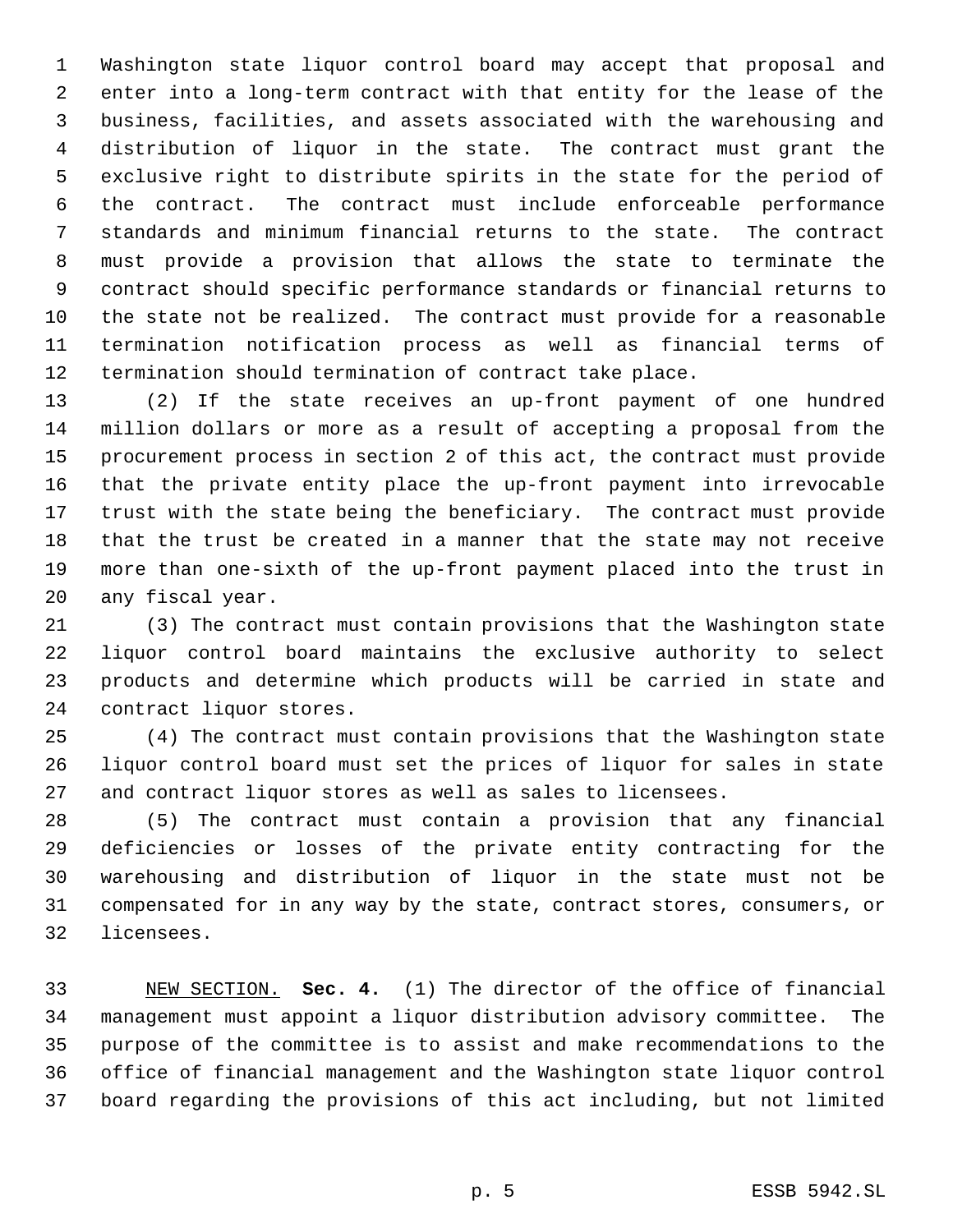to, setting requirements for the competitive procurement process, selection of a private entity or recommendation that no entity be selected, and creating the terms of a contract with a selected private entity. The advisory committee's recommendations and assistance to the office of financial management and Washington state liquor control board in regards to the provisions of this act are advisory in nature and do not prohibit the office of financial management and Washington state liquor control board from performing their duties under this act as they deem fit.

 (2) The liquor distribution advisory committee is composed of the Washington state treasurer or his or her designee, a designee from each 12 of the two largest caucuses of the senate determined by the leaders of each caucus, and a designee from each of the two largest caucuses of the house of representatives determined by the leaders of each caucus.

 NEW SECTION. **Sec. 5.** Contracting for services under this chapter is not subject to the processes of RCW 41.06.142 (1), (4), and (5).

 NEW SECTION. **Sec. 6.** DEFINITIONS. For the purposes of this chapter, unless the context clearly requires otherwise:

(1) "Liquor" has the same meaning as provided in RCW 66.04.010.

(2) "Spirits" has the same meaning as provided in RCW 66.04.010.

 (3) "State liquor stores" includes "stores" and "contract liquor stores" as those terms are defined in RCW 66.04.010.

 **Sec. 7.** RCW 66.08.050 and 2005 c 151 s 3 are each amended to read as follows:

 The board, subject to the provisions of this title and the rules, shall:

 (1) Determine the localities within which state liquor stores shall be established throughout the state, and the number and situation of the stores within each locality;

 (2) Appoint in cities and towns and other communities, in which no state liquor store is located, contract liquor stores. In addition, the board may appoint, in its discretion, a manufacturer that also manufactures liquor products other than wine under a license under this title, as a contract liquor store for the purpose of sale of liquor products of its own manufacture on the licensed premises only. Such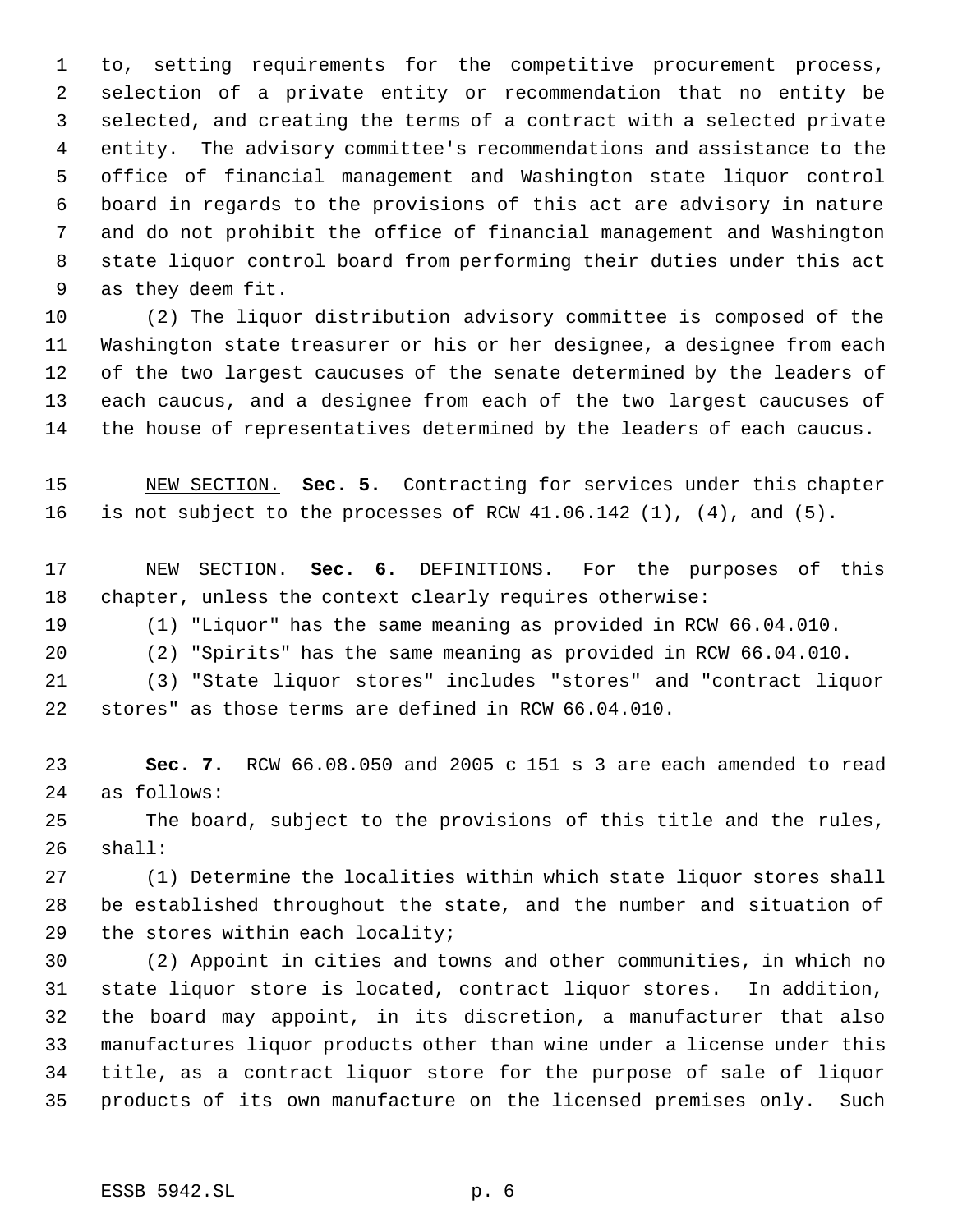contract liquor stores shall be authorized to sell liquor under the guidelines provided by law, rule, or contract, and such contract liquor stores shall be subject to such additional rules and regulations consistent with this title as the board may require;

5 (3) If a contract under section 3 of this act is not then in 6 effect, establish all necessary warehouses for the storing and bottling, diluting and rectifying of stocks of liquors for the purposes of this title;

 (4) Provide for the leasing for periods not to exceed ten years of all premises required for the conduct of the business (other than 11 premises subject to a lease or other contract under section 3 of this 12 act); and for remodeling the same, and the procuring of their furnishings, fixtures, and supplies; and for obtaining options of renewal of such leases by the lessee. The terms of such leases in all 15 other respects ((shall be)) is subject to the direction of the board;

 (5) Determine the nature, form and capacity of all packages to be used for containing liquor kept for sale under this title;

 (6) Execute or cause to be executed, all contracts, papers, and documents in the name of the board, under such regulations as the board may fix;

 (7) Pay all customs, duties, excises, charges and obligations 22 whatsoever relating to the business of the board (other than 23 obligations assumed by the lessee through a contract under section 3 of this act);

 (8) Require bonds from all employees in the discretion of the board, and to determine the amount of fidelity bond of each such employee;

 (9) Perform services for the state lottery commission to such extent, and for such compensation, as may be mutually agreed upon between the board and the commission;

 (10) Accept and deposit into the general fund-local account and disburse, subject to appropriation, federal grants or other funds or donations from any source for the purpose of improving public awareness of the health risks associated with alcohol consumption by youth and the abuse of alcohol by adults in Washington state. The board's alcohol awareness program shall cooperate with federal and state agencies, interested organizations, and individuals to effect an active public beverage alcohol awareness program;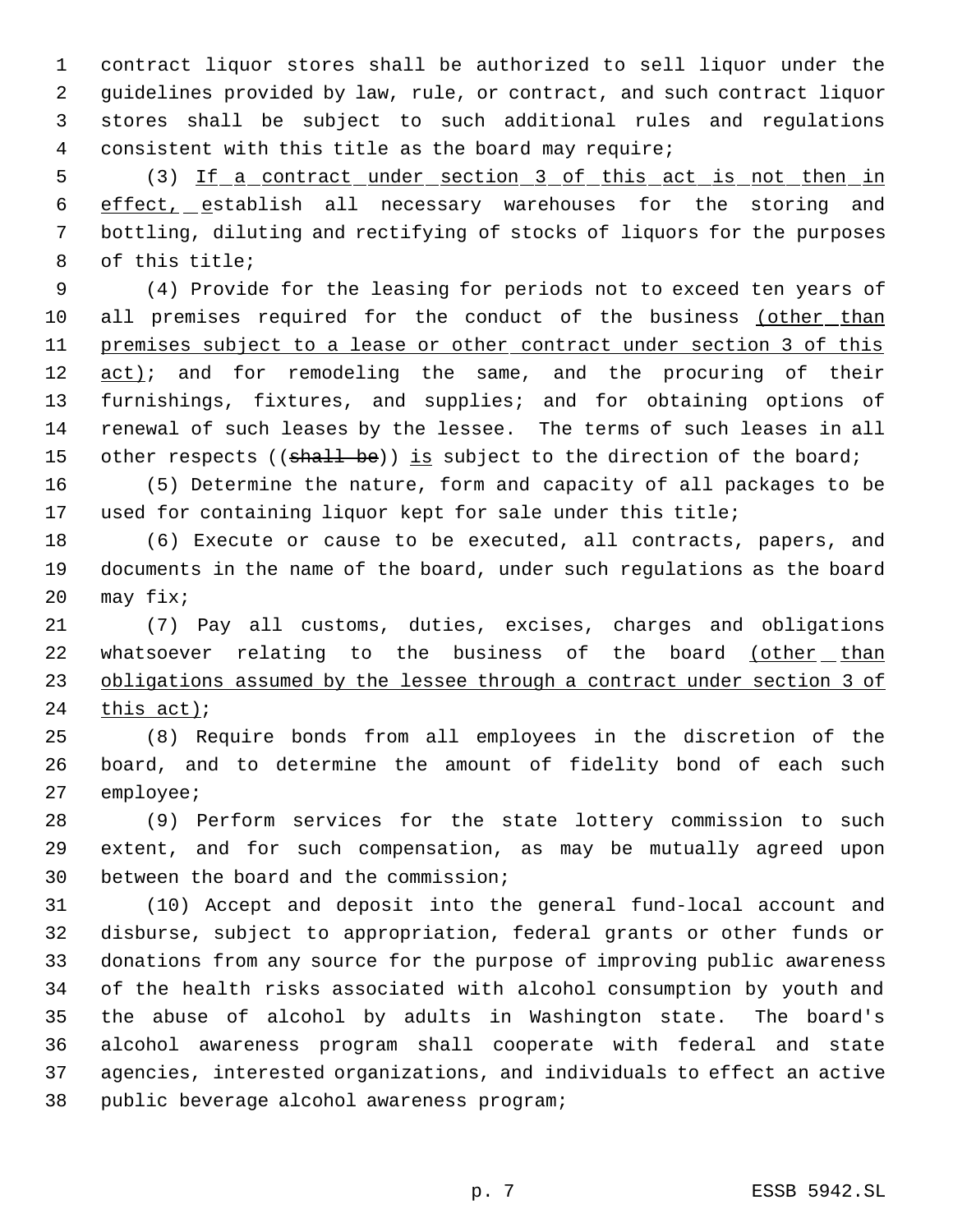(11) Perform all other matters and things, whether similar to the foregoing or not, to carry out the provisions of this title, and shall have full power to do each and every act necessary to the conduct of its business, including all buying, selling, preparation and approval of forms, and every other function of the business whatsoever, subject 6 only to audit by the state auditor( $($ : PROVIDED, That)). However, the 7 board ((shall have)) has no authority to regulate the content of spoken language on licensed premises where wine and other liquors are served and where there is not a clear and present danger of disorderly conduct being provoked by such language.

 **Sec. 8.** RCW 66.08.070 and 1985 c 226 s 2 are each amended to read as follows:

13 (1) Every order for the purchase of liquor ((shall)) must be 14 authorized by the board, and no order for liquor ((shall be)) is valid or binding unless it is so authorized and signed by the board or its authorized designee.

17 (2) A duplicate of every such order ((shall)) must be kept on file in the office of the board.

19 (3) All cancellations of such orders made by the board ((shall)) 20 must be signed in the same manner and duplicates thereof kept on file 21 in the office of the board. Nothing in this title  $((shall))$  may be construed as preventing the board from accepting liquor on consignment.

23 (4) In the purchase of wine or malt beverages the board ((shall)) 24 may not require, as a term or condition of purchase, any warranty or affirmation with respect to the relationship of the price charged the board to any price charged any other buyer.

 (5) This section does not apply to a contract entered into under 28 section 3 of this act.

 NEW SECTION. **Sec. 9.** Sections 1 through 6 of this act constitute a new chapter in Title 66 RCW.

 NEW SECTION. **Sec. 10.** This act is necessary for the immediate preservation of the public peace, health, or safety, or support of the state government and its existing public institutions, and takes effect